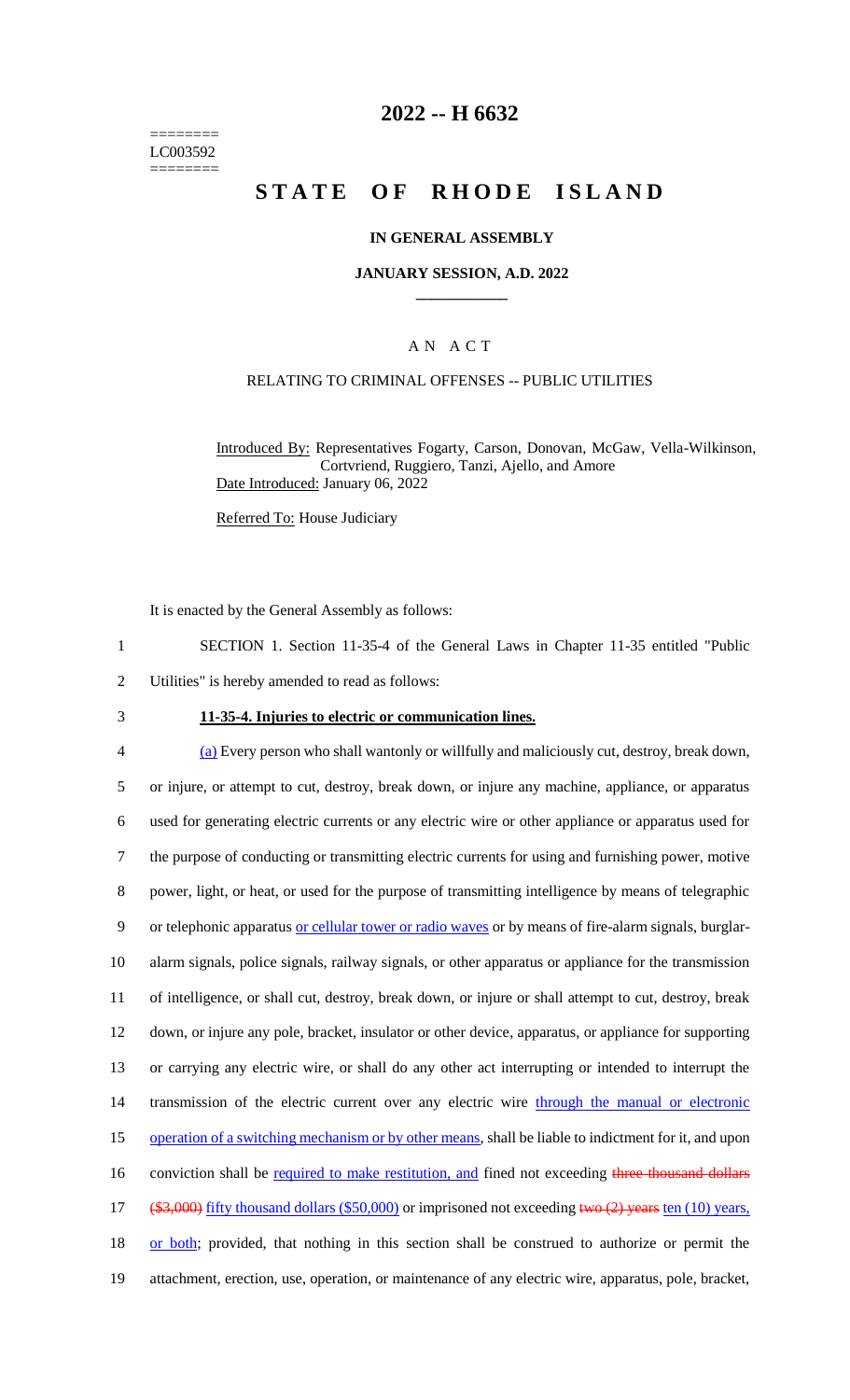insulator, or other device or appliance, upon the property of any person or corporation, without the 2 consent of the owner or owners; nor to prevent any properly authorized person from removing any electric wire, apparatus, pole, bracket, insulator, or other device or appliance for the purpose of permitting the passage of any building or structure, the moving of which has been duly authorized by any city or town council.

 (b) Restitution, in addition to the cost for restoring operations, shall be owed to any third party who suffered economic harm as a result of the injuries to the electric and communication lines as provided for in this section.

 SECTION 2. Section 46-13-16 of the General Laws in Chapter 46-13 entitled "Public Drinking Water Supply" is hereby amended to read as follows:

#### **46-13-16. Penalties and remedies.**

 (a) It shall be the duty of any person to proceed diligently to comply with any order issued pursuant to this chapter. If that person fails to proceed diligently or fails to comply with the order within such time, if any, as may be specified, the order may be enforced by the superior court, upon application made by the director.

 (b) Any person who willfully or negligently violates any provision of this chapter, any rule or regulation or order of the director, or any condition of any permit issued pursuant to the chapter is guilty of a misdemeanor and, upon conviction, shall be subject to a fine of not more than five hundred dollars (\$500) for each separate offense, or to imprisonment for a period of not more than one year, or both.

 (c) In addition to proceeding under any other remedy available at law or in equity for a violation of any provision of this chapter, any rule or regulation pursuant to this chapter, or any term or condition of any permit issued pursuant to this chapter, the relevant director may assess a civil penalty upon a person for the violation. The penalty may be assessed whether or not the violation was willful or negligent. When the director assesses a civil penalty, he or she shall inform the person of the amount of the penalty. The person charged with the penalty shall then have thirty (30) days to pay the penalty in full or, if the person wishes to contest either the amount of the penalty or the fact of the violation, the person shall within the thirty (30) day period, file an appeal of the action with the director. Failure to appeal within thirty (30) days shall result in a waiver of all legal rights to contest the violation or the amount of the penalty. The maximum civil penalty which may be assessed pursuant to this section is five thousand dollars (\$5,000) per day for each violation. Each violation for each separate day and each violation of any provision of this chapter, any rule or regulation under this chapter, any order of the director, or any term or condition of a permit shall constitute a separate and distinct offense under this section.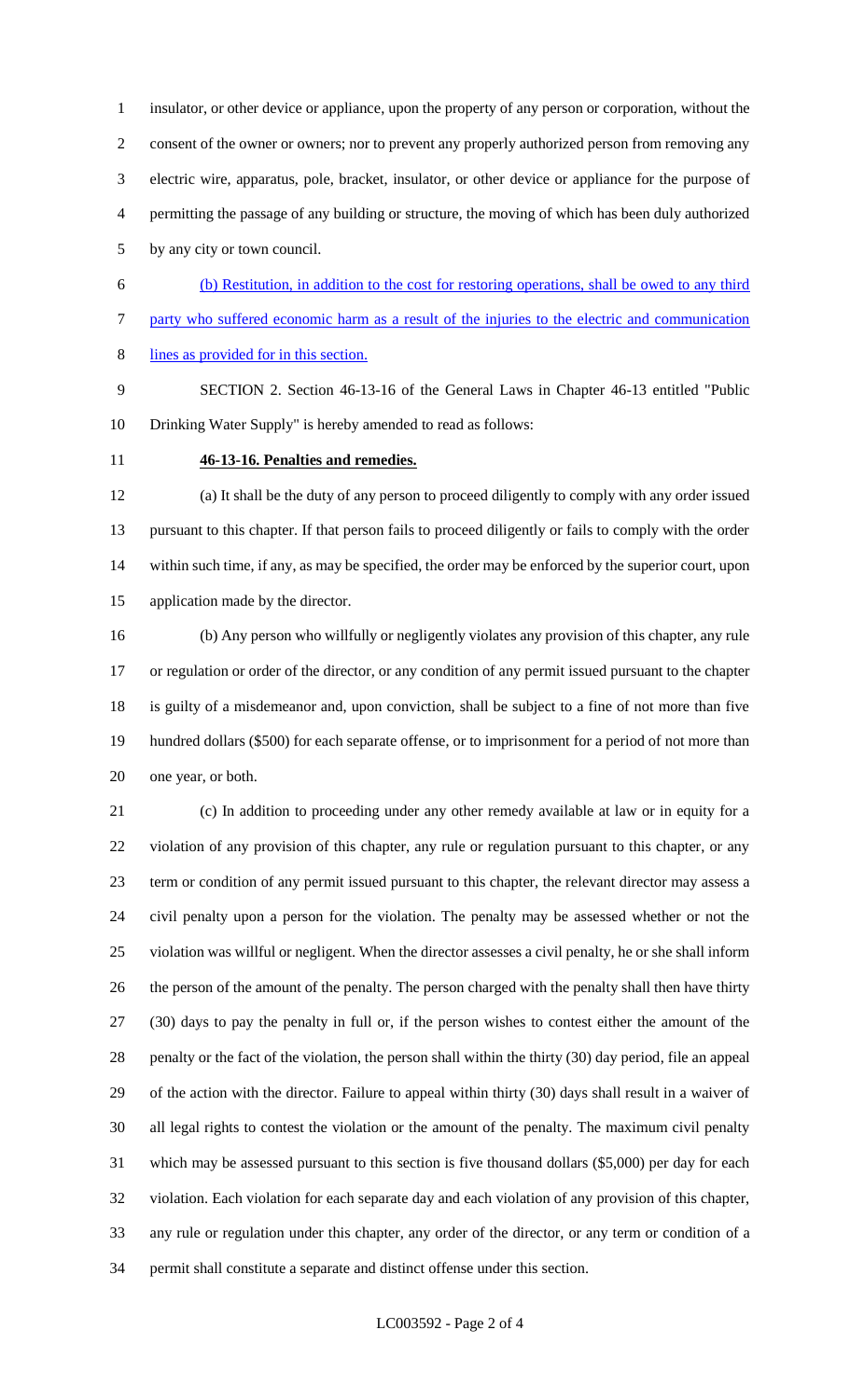(d) The penalties and remedies prescribed by this chapter shall be deemed concurrent and the existence of or exercise of any remedy shall not prevent the director from exercising any other remedy hereunder.

 (e) Violations on separate days shall constitute separate offenses for purposes of this chapter.

 (f) Any person who endangers the health of persons by knowingly introducing any contaminant into a public water supply system or tampering with a public water supply system shall be required to make restitution, and shall be fined not more than fifty thousand dollars 9 (\$50,000), or imprisoned for not more than  $\frac{f}{f}$  ten (10) years, or both.

 (g) Any person who attempts to endanger or makes a threat to endanger the health of persons by knowingly introducing any contaminant into a public water supply system or tampering 12 with a public water supply system shall be required to make restitution, and fined not more than 13 twenty thousand dollars (\$20,000), or imprisoned for not more than three (3) ten (10) years, or both. (h) The director may bring a civil action in the superior court against any person who endangers, attempts to endanger, or makes a threat to endanger the health of persons, or otherwise renders the water unfit for human consumption, by the introduction of any contaminant into a public water supply system or tampering with a public water supply system. The court may impose on the person a civil penalty of not more than fifty thousand dollars (\$50,000) for each day that the endangerment or inability to consume the water exists. (i) All fines and penalties collected under the penalty provisions of this chapter and all fees

- shall be deposited as general revenues.
- (j) Restitution, in addition to the cost for restoring operations, shall be owed to any third
- party who suffered economic harm as a result of the introduction or threatened introduction of a
- 24 contaminant as provided for in this section.
- SECTION 3. This act shall take effect upon passage.

======== LC003592 ========